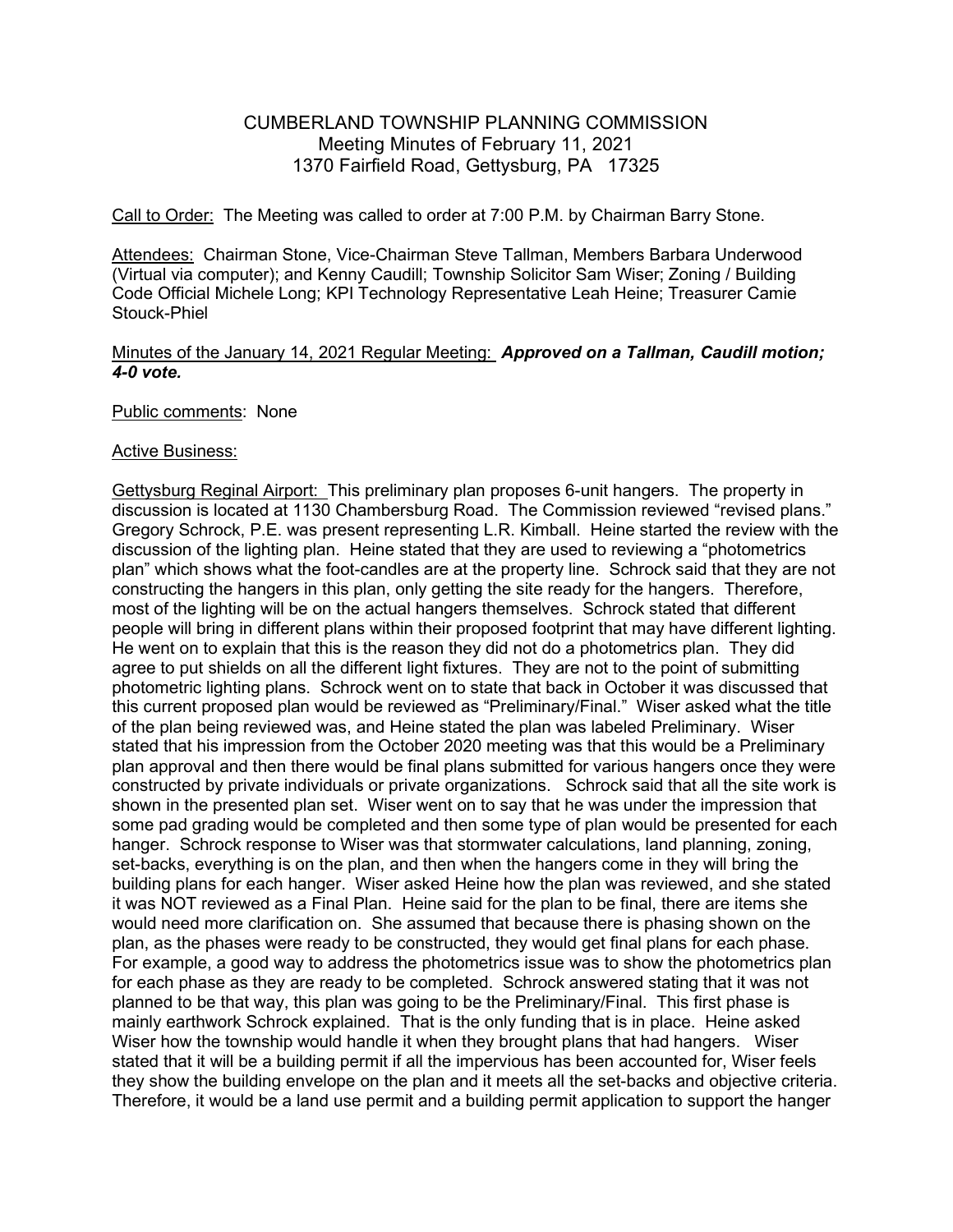construction. Schrock said they intend on building everything that is included on the plans, it is just going to take them awhile to get there. Wiser asked if there are public improvements associated with the hanger construction in a future phase that would have to be bonded? Schrock said they would work with the Township on that and recommended that they continue with the engineering comments and perhaps some of these issues will get addressed then. Moving on, the plan will need approval from the Bureau of Aviation, Schrock stated that they cannot receive funding without this approval. Heine moved on to lot consolidation. She stated that there are things that should be shown on lot consolidation plans, that could not be located on the presented plans. The areas of the current lots should be listed, and then after consolidation, the new lot number and it's new area combined is listed on a lot consolidation plan. Heine also recommends that the property lines on the plans be bolded. Wiser asked zoom participant, Angela McGowan, if she would be providing the consolidation deed for review. McGowan answered that yes, she will work on that. This new plan will have to be recorded prior to the Land Development Plan. Mr. Tallman made a motion to recommend approval of a deed consolidation as presented with the corrections presented in the February 11, 2021 KPI comment number five. Motion 2<sup>nd</sup> by Caudill; 4-0 vote

Heine stated that she did not realize that there was an additional plan set for the post construction stormwater management. Heine said that at some point, on some plan, it needs to be clear when certain features are getting installed for each phase. Schrock stated that the "coloration" on the plans shows how the stormwater installation is to work. Heine emphasized that wording describing what is to be installed in each phase needed to be clearly spelled out on the plans so there are no misunderstandings later. The plan proposes a grading and stormwater discharge easement in Lincoln Estates for piping and endwall E-9 installation. Permission or release will need to be granted for this easement. Schrock stated that they were just adding this pipe as a "courtesy" to the township. They cannot promise it will be in place for the first phase. They are still trying to get it in place but can make no promises. This easement was put on the plan as a "courtesy" to move water downstream. Heine stated that that was not how they understood that easement. The engineers looked at this easement as more of a manner of a known pre-existing flooding area. They have had many complaints from Lincoln Estates in the past of flooding from this point on the proposed plan. The engineers looked at it as something that needed to be done. Wiser asked for clarification that there is no increase of run-off from the existing pipe in any of the phases. Schrock stated that that was correct. Heine asked Schrock to add a wetland delineation to the plan. Schrock also stated that wetland and stream encroachment permits were submitted in August or September of 2020. Heine stated that these permits would need to be received before anyone can get a building permit. Wiser said that the plans will not be released for recording until the above discussed stream encroachment permits are in place. Schrock stated the water and sewer line general locations have been determined. However, when they have enough money to put the lines in place the size of the water line may change in size depending on the requirements for the hangers. Heine and Wiser are not comfortable with these items not being completely ironed out on the plan because these items are also usually bonded. Wiser stated that if this is the route the applicant wants to go, a request for modification to the subdivision requirements that require these items to be shown on the plan, and for bonding, to be in place at time of submission. Conditions can also be attached to this modification. Wiser stated that he does not think that this has ever been done before. The Commission stated concern for all the missing pieces and parts to this plan. Wiser recommended that perhaps highest capacity pipes be shown on the plan. If smaller pipes can be used, an "as-built" plan can be recorded to act as an update. Schrock mentioned that the E&S/NPDES permit is ready to be issued. Recreation fees for the sight were discussed. A determination of the applicability of recreation fees for this type of a project would have to be determined by the Board of Supervisors. Mr. Tallman made a motion to request the Board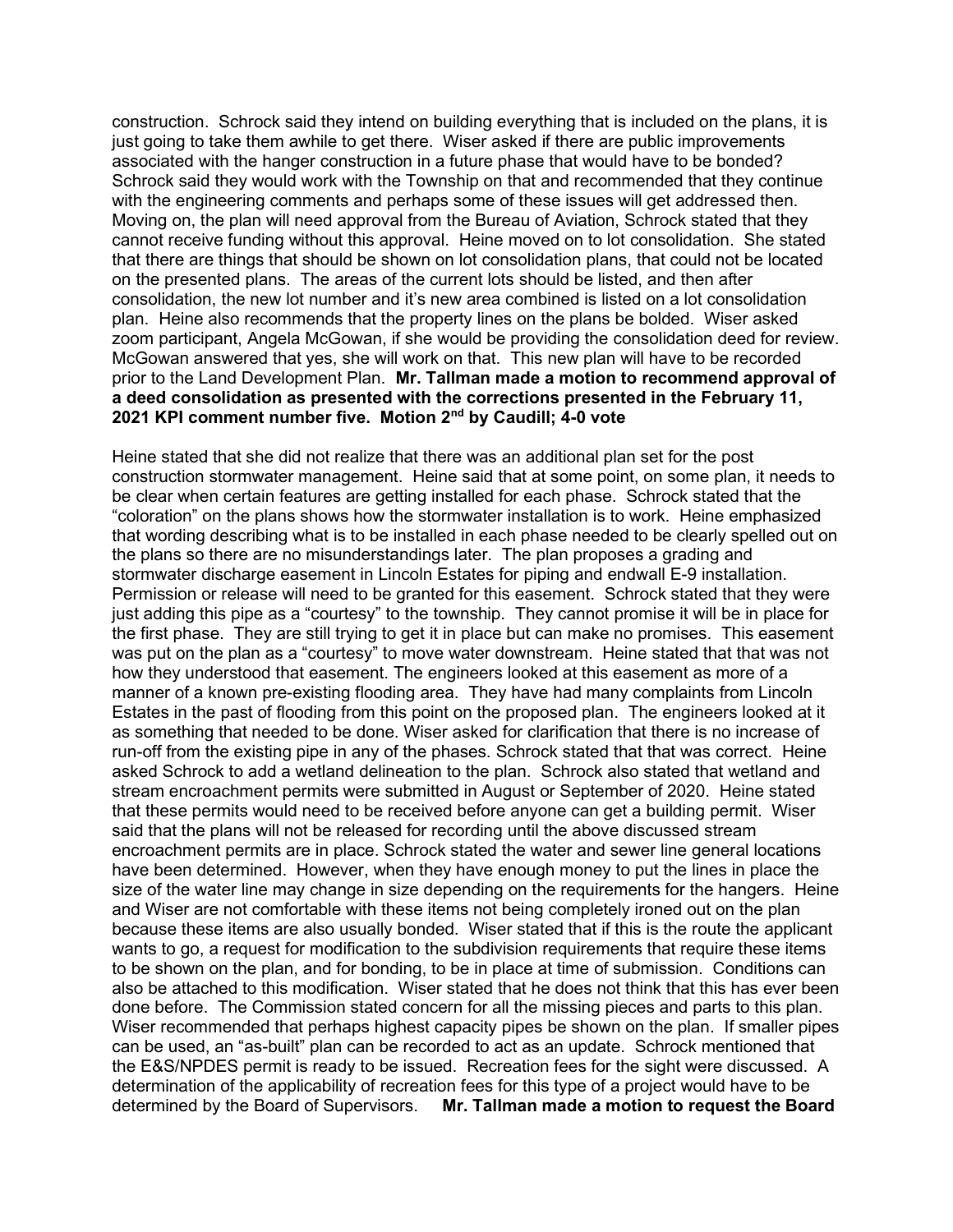# of Supervisors make a determination of rec fees for this project. Motion 2<sup>nd</sup> by Underwood; 4-0 vote

An easement along Route 30 was added to the current plan. Heine has requested that pedestrian easement language also be added to the plan. The last four plan comments discussed were the stormwater comments. Heine asked that some additional stormwater notes be added to the plan. Finally, a Stormwater Management Operations and Maintenance Agreement will need to be recorded, and in place prior to plan recording. Heine again expressed concerns that this plan was reviewed by her as a Preliminary Plan, not a Final Plan.

 Underwood made a motion to recommend approval of a Preliminary/Final Plan to the Board of Supervisors however, if the plan is modified in a way which would require an additional modification that has not been presented yet, this plan would then come back to the Planning Commission. It is also recommended that KPI oversees and makes any additional recommendations to the Board of Supervisors. Lastly it is recommended that all the engineering comments be addressed. Motion 2<sup>nd</sup> by Tallman; 4-0 vote

Wiser stated that the developer's agreement for this plan will be bigger than the normal developer's agreement because some of the phasing and additional requirements will be addressed in detail. Wiser wants to make sure that both the Township and the developer are clear on the expectations.

# New Business:

Jerry J. Dayton: Brief review for a final subdivision plan located on Belmont Road; primarily in Franklin Township but has a small, wooded portion located in Cumberland Township. Dayton explained to the Commission that everything that is being proposed for the plan is in Franklin Township, there is no effect to Cumberland Township. Mr. Caudill made a motion recommending this plan to the Board of Supervisors for approval. Motion 2<sup>nd</sup> by Tallman; 4-0 vote

Hillard Hanger @ Gettysburg Regional Airport: Final Plan for one private 1,496 square foot airplane hanger located at the Gettysburg Airport. Terrence Sheldon, P.E. was present to describe the plan to the Commission. Zoning boundaries and zoning districts were labeled as recommended on the revised plan. Site Development Standards are shown for one hanger, not the whole property. Wiser recommends that a note be included on this plan that there has been another plan submission by the Airport Authority for improvements. If the Airport Authority plan is recorded before this plan it could impact the overall site conditions. Approval has been received by the Bureau of Aviation. Adams County Planning provided no comments on the plan. The owner's or equitable owner's acknowledgment will need to be executed and it should also be clarified what area is being leased and who would sign the plan as the owner. Sheldon stated that he will get clarity on this before the Board of Supervisors' February 2021 meeting. The Preliminary Plan submitted waiver request was discussed. Mr. Tallman made a motion recommending this plan be a Preliminary/Final plan. Motion 2<sup>nd</sup> by Caudill; 4-0 vote

The plan has been submitted to the Conservation District for review and they are okay with the plan. The Rec Fee was discussed. It was recommended that a request for modification or determination should be made to the Board of Supervisors. Sheldon provided the requested Financial Security for improvements. It will still need reviewed by Heine. Wiser stated that a Developer's Agreement was not needed for this plan. The stormwater comments mainly